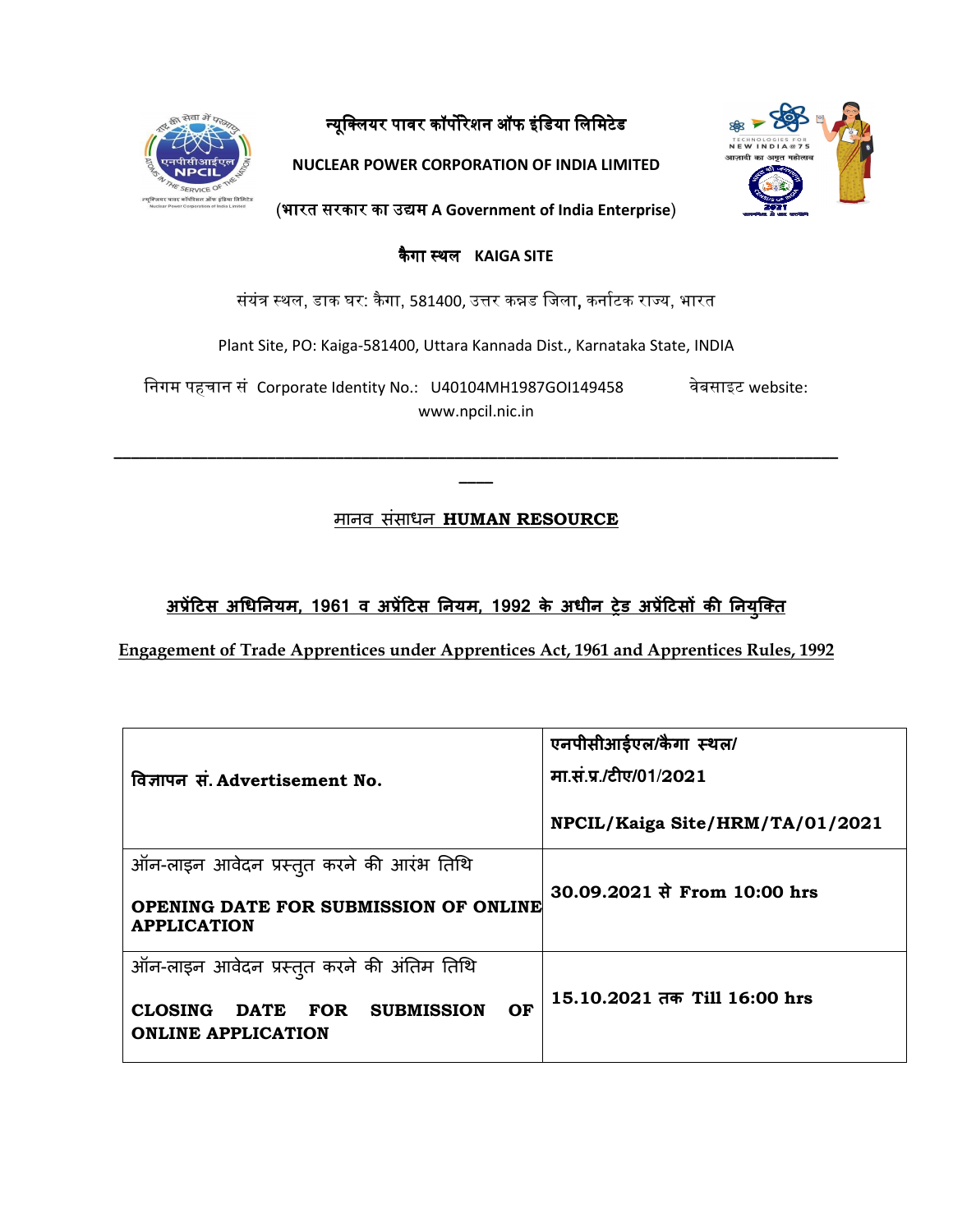युवाओं और उद्योग की आवश्यकताओं के प्रति अपने उत्तरदायित्व का निर्वहन करते हुए, अप्रेंटिस अधिनियम 1961 और समय-समय पर यथा संशोधित अप्रेंटिसशिप नियम, 1992 के अंतर्गत कैगा स्थल, कारवार ताल्का, जिला उत्तर कन्नड़, कर्नाटक में, आईटीआई पाठ्यक्रमों में उत्तीर्ण अभ्यर्थियों से ट्रेड अप्रेंटिस के रूप में नियुक्ति हेतु न्यूक्लियर पावर कॉर्पोरेशन ऑफ इंडिया लिमिटेड, कैगा स्थल ऑनलाइन आवेदन आमंत्रित करता है।

Nuclear Power Corporation of India Limited, Kaiga Site invites online application from the candidates passed out from ITI Courses for engagement as Trade Apprentices under Apprentices Act, 1961 and Apprenticeship Rules, 1992 as amended from time to time for Kaiga Site, Karwar Taluk, Uttara Kannada District, Karnataka - 581400 to make it more responsive to the needs of youth and the industry.

| क्र.सं.<br>Sl. No. | <b>Trade</b>                                                                                                           | सीटों की<br>संख्या No. of<br><b>Seats</b> | अप्रेंटिसशिप की<br>अवधि<br><b>Duration of</b><br>Apprenticeship | योग्यता (एनसीवीटी / एससीवीटी द्वारा<br>मान्यता प्राप्त) Qualifications<br>(Recognized by NCVT/SCVT) |
|--------------------|------------------------------------------------------------------------------------------------------------------------|-------------------------------------------|-----------------------------------------------------------------|-----------------------------------------------------------------------------------------------------|
| 1.                 | फिटर Fitter                                                                                                            | 20                                        | $\mathbf{1}$<br>साल<br>1 year                                   | फिटर में आईटीआई<br><b>ITI</b> in Fitter                                                             |
| 2.                 | टर्नर Turner                                                                                                           | 04                                        |                                                                 | टर्नर में आईटीआई<br><b>ITI</b> in Turner                                                            |
| 3.                 | मशीनिस्ट Machinist                                                                                                     | 02                                        |                                                                 | मशीनिस्ट में आईटीआई<br><b>ITI</b> in Machinist                                                      |
| 4.                 | जिक्ट्रिशन Electrician                                                                                                 | 30                                        |                                                                 | जिक्ट्रिशियन में आईटीआई<br><b>ITI</b> in Electrician                                                |
| 5.                 | वैल्डर (गैस वेल्डर व एलेक्ट्रिक स्ट्रक्चरल वेल्डर व गैस कटर Welder<br>(Gas & Electric, Structural welder & Gas Cutter) | 04                                        |                                                                 | वेल्डर में आईटीआई<br>ITI in Welder                                                                  |
| 6.                 | लिक्ट्रोनिक मैकेनिक Electronic Mechanic                                                                                | 09                                        |                                                                 | लिक्ट्रॉनिक मैकेनिक में आईटीआई<br><b>ITI</b> in Electronics                                         |

**ेडवार सीट का िववरण िन नानुसार है** Details of Trade are as follows: